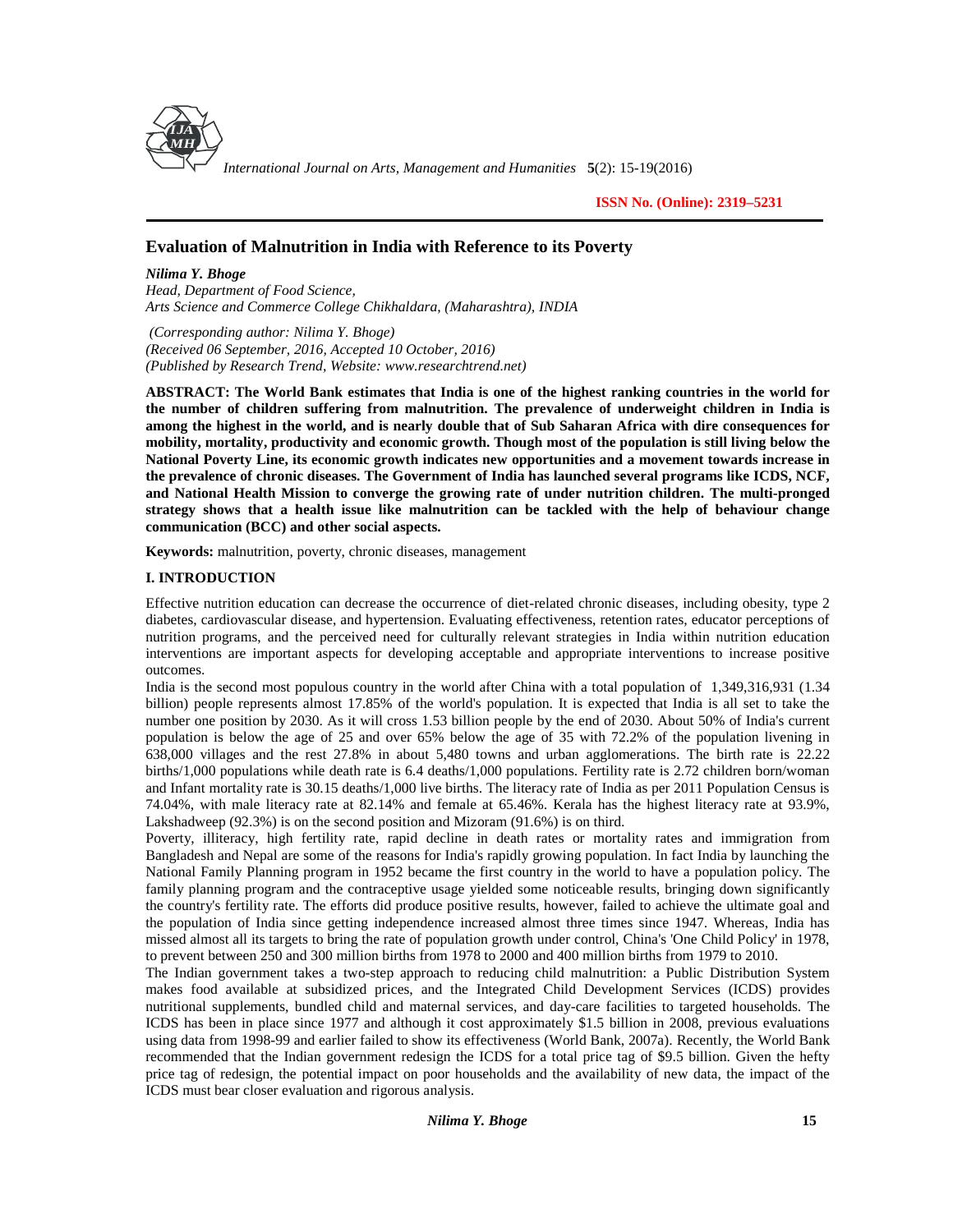| <b>Current Population of India 2016.</b> |                                 |                                 |                                |                          |
|------------------------------------------|---------------------------------|---------------------------------|--------------------------------|--------------------------|
| Rank                                     | <b>State or union territory</b> | <b>Population (2011 Census)</b> | Density (per km <sup>2</sup> ) | Sex ratio                |
| 01                                       | <b>Uttar Pradesh</b>            | 199,581,477                     | 828                            | 908                      |
| $\overline{02}$                          | Maharashtra                     | 121,362,092                     | $\overline{365}$               | 946                      |
| 03                                       | Bihar                           | 116,725,698                     | 1102                           | 916                      |
| 04                                       | West Bengal                     | 91,347,736                      | 1029                           | 947                      |
| $\overline{05}$                          | Andhra Pradesh                  | 84,665,533                      | 308                            | 992                      |
| 06                                       | Madhya Pradesh                  | 72,597,565                      | 236                            | 930                      |
| 07                                       | <b>Tamil Nadu</b>               | 77,881,463                      | 555                            | 995                      |
| 08                                       | Rajasthan                       | 74,791,568                      | 201                            | 926                      |
| 09                                       | Karnataka                       | 61,130,704                      | 319                            | 968                      |
| 10                                       | Gujarat                         | 60,383,628                      | 308                            | 918                      |
| 11                                       | Odisha                          | 41,947,358                      | 269                            | 978                      |
| $\overline{12}$                          | Kerala                          | 33,387,677                      | 859                            | 1.084                    |
| 13                                       | Telangana                       | 35,193,978                      | 307/km2 (800/sq mi)            | $\overline{\phantom{a}}$ |
| 14                                       | Jharkhand                       | 32,966,238                      | 414                            | 947                      |
| 15                                       | Assam                           | 31,169,272                      | 397                            | 954                      |
| 16                                       | Punjab                          | 27,704,236                      | 550                            | 893                      |
| 17                                       | Harvana                         | 25,353,081                      | 573                            | 903                      |
| 18                                       | Chhattisgarh                    | 25,540,196                      | 189                            | 991                      |
| 19                                       | Jammu and Kashmir               | 12,548,926                      | 56                             | 883                      |
| 20                                       | Uttarakhand                     | 10,116,752                      | 189                            | 963                      |
| 21                                       | Himachal Pradesh                | 7,123,184                       | 123                            | 974                      |
| $\overline{22}$                          | Tripura                         | 3,671,032                       | 350                            | 961                      |
| 23                                       | Meghalaya                       | 2,964,007                       | 132                            | 986                      |
| 24                                       | Manipur                         | 2,721,756                       | 122                            | 987                      |
| 25                                       | Nagaland                        | 1,980,602                       | 119                            | 931                      |
| 26                                       | Goa                             | 1,457,723                       | 394                            | 968                      |
| 27                                       | Arunachal Pradesh               | 1,382,611                       | 17                             | 920                      |
| $\overline{28}$                          | Mizoram                         | 1.091.014                       | $\overline{52}$                | 975                      |
| 29                                       | Sikkim                          | 607.688                         | 86                             | 889                      |
| UT1                                      | Delhi                           | 18,686,902                      | 9,340                          | 866                      |
| UT2                                      | Puducherry                      | 1,244,464                       | 2,598                          | 1,038                    |
| UT3                                      | Chandigarh                      | 1,054,686                       | 9.252                          | 818                      |
| UT4                                      | Andaman and Nicobar Islands     | 379,944                         | 46                             | 878                      |
| UT5                                      | Dadra and Nagar Haveli          | 342,853                         | 698                            | 775                      |
| UT <sub>6</sub>                          | Daman and Diu                   | 242,911                         | 2,169                          | 618                      |
| UT7                                      | Lakshadweep                     | 64.429                          | 2.013                          | 946                      |
| Total                                    | India                           | 1,210,193,422                   | 382                            | 940                      |

**Table 1: Current Population of India 2016.**

Malnutrition causes impaired growth, developmental delay, decreased physical activity, behavioral abnormalities, and impairs cognitive function and school performance. Childhood, an important phase of life for acquisition of different empowering knowledge and skills through socialization, can badly be affected by compromised iron status of body which can be addressed by reaching them through the existing settings such as schools and health facilities for integrating nutrition education and actual services to reduce anemia. Primary school can be the most important strategic place to foster healthy life styles and valuable second front in war against ill health and malnutrition (Gopalan, 1974). Unfortunately, health education in rural primary schools is either limited to some routine touching of the syllabus or nonexistent. There is dearth of information about the impact of school-based health-nutrition education on nutritional anemia among primary school children. The present study was contemplated to estimate relationship between poverty and malnutrition in India.

## **II. MALNUTRITION AND ANEMIA RATES ARE HIGH AMONG CHILDREN**

As per the reports from the ICDS, 2016 38.4% of children under age three are underdeveloped, and 46% are malnourished that is too thin for their age. This trend has been observed in both the sexes with more prevalent in rural areas and is strongly correlated with the level of maternal education showing a two-fold difference between non-educated mothers and 10-year and above educated mothers. The prevalence of anemia is slightly higher in rural areas and among non-educated mothers that may be linked to poor variety of diet, poor hygienic conditions and limited access to iron supplementation. Further, it was reported that breast feeding is slightly higher among the non educated mothers and in rural areas. Still only 23.4% of children are breastfed within one hour of birth and the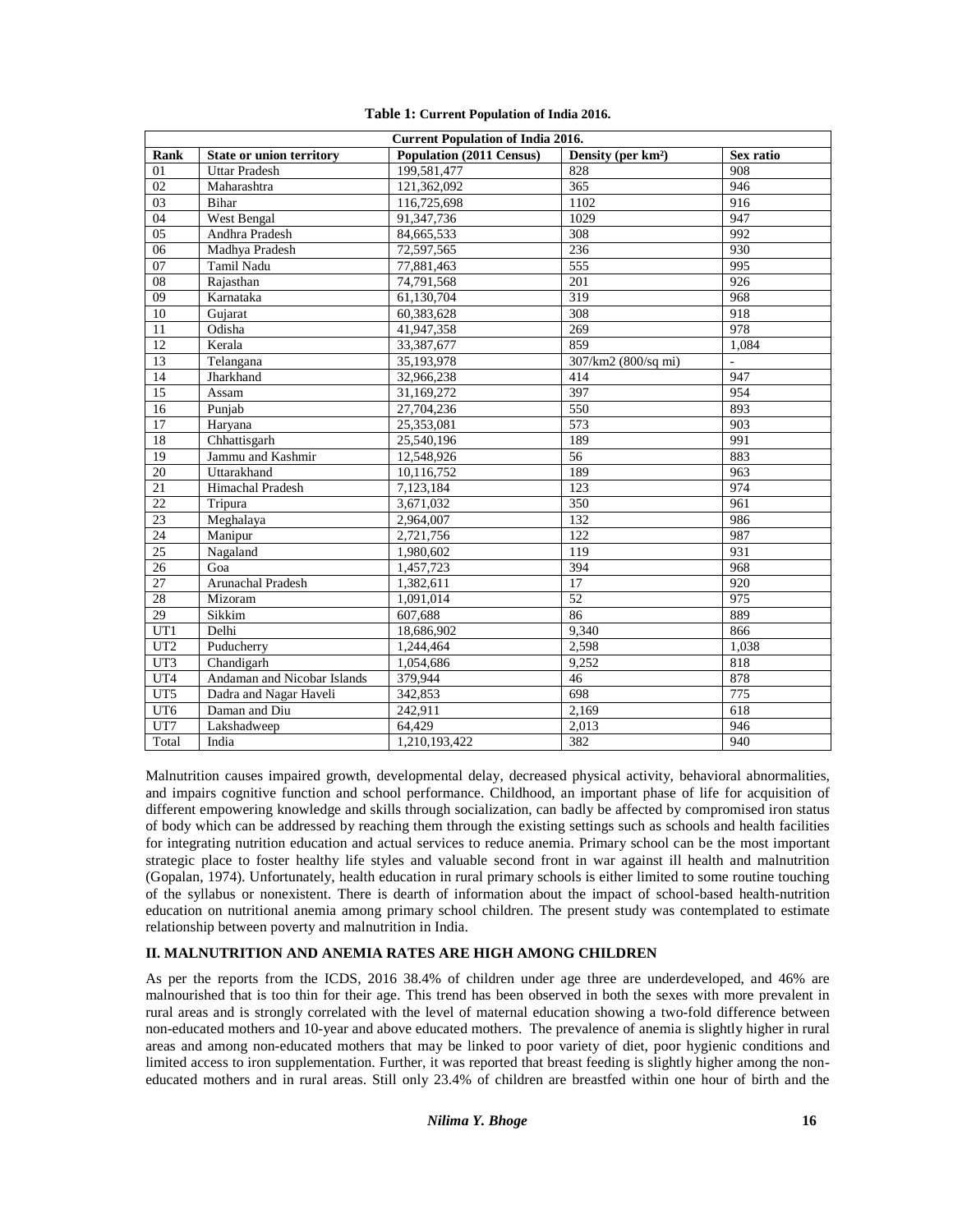prevalence is significantly lower among the non-educated mothers and in rural areas with an overall improvement from 9.5% in 1992-93 and 16% in 1998-99. Further, it is reported that only 55.8% of children aged 6-9 months receive solid or semisolid food and breast milk. Although the percentage is significantly lower among non-educated mothers and in rural areas, the prevalence in urban areas and among well-educated mothers is still less than 70% making complementary feeding a high-priority to be addressed. The poverty has exposed the mothers to extreme malnutrition problems as a result of which a significant percentage of women and men are malnourshied and its impact is clearly seen in their babies. About 33% of married women and 28% of men are too thin, according to the body mass index (BMI) which is more common among the poor, the rural population, adults who have no education are scheduled castes and scheduled tribes. However, reverse of the same has been observed in urban area with overweight and obesity affecting almost 15% of women and 12% of men. The irony is that this phenomenon is often observed among educated persons in urban India who do little or no physical activity.

56.2% of women and 24.3% of men suffer from anemia, and have lower than normal levels of blood haemoglobin and anemia has increased from 50% to almost 58% among pregnant women. Only 22.3% of pregnant women consume Iron and Folic Acid supplementation for 90 days and the percentage is less than 10% among the non educated women compared to 50% among the well-educated. The deficiency of iodine, which can lead to mental retardation, goitre, and complications of pregnancy, is easily prevented by using salt fortified with iodine.

#### **III. IMPACT OF MALNUTRITION ON HEALTH AND DEVELOPMENT**

Malnutrition among under-five children is a major public health problem in India. This is reflected by the fact that the prevalence of under-weight children in India is among the highest in the world, and is nearly double that of Sub- Saharan Africa. It is also observed that the malnutrition problem in India is a concentrated phenomenon that is, a relatively small number of states, districts, and villages account for a large share of the malnutrition burden - only 5 states and 50% of villages account for about 80% of the malnutrition burden (Schroeder, et al., 1999). These children experience developmental delays, weight-loss and illness as a result of inadequate intake of protein, calories and other nutrients. The soft targets are the orphaned and institutionalized children may experience one or several macronutrient and micronutrient deficiencies, they are at risk for a variety of short-term and long-term complications. Because so much development occurs in the first few years of life, nutrient deficiencies can have major short-term implications in young children. This can greatly compromise a child's immune system, making them more susceptible to infectious diseases. Zinc, iron and vitamin A are commonly associated with weakened immune function. Nutrient deficiencies and gastrointestinal infections commonly co-occur in orphans. A child may contract an infection due in part to poor nutritional status. In turn, a gastrointestinal infection places the child at even greater risk for nutrient deficiencies because nutrients are unable to be absorbed properly. Consequently, nutrient deficiency combined with infection can cause growth retardation. Malnutrition can also limit total bone growth. Further, children classified as low height-for-age (stunted) may never be able to regain lost growth potential if they continue to live in a nutritionally deprived situation.

Cognitive Implications

Malnutrition negatively effects brain development causing delays in motor and cognitive development, such as: Attention deficit disorder

Impaired school performance Decreased IQ scores Memory deficiency Learning disabilities Reduced social skills Reduced language development Reduced problem-solving abilities

**Malnutrition in India: States where malnutrition is prominent**

i. Uttar Pradesh : Most children here, in India's densest state by population, under the age of 5 are stunted due to malnutrition.

ii. Tamil Nadu: The state, despite high education, has a prominent child malnutrition problem. A National Family Health Survey reveals that 23% of children here are underweight, while 25% of Chennai children show moderately stunted growth.

iii. Madhya Pradesh: 2015 data reveals that Madhya Pradesh has India's highest number of malnourished children - 74.1% of them under 6 suffer from anemia, and 60% have to deal with malnutrition.

iv. Jharkhand and Bihar: At 56.5%, Jharkhand has India's second highest number of malnourished children. This is followed by Bihar, at 55.9%.

#### **Management of malnutrition and interventions:**

Udipi *et al*., 1993 argued that health education learning can be promoted through children's games.. Nutrients of importance were identified as protein, energy, fat, vitamins A and C, and minerals such as calcium and iron.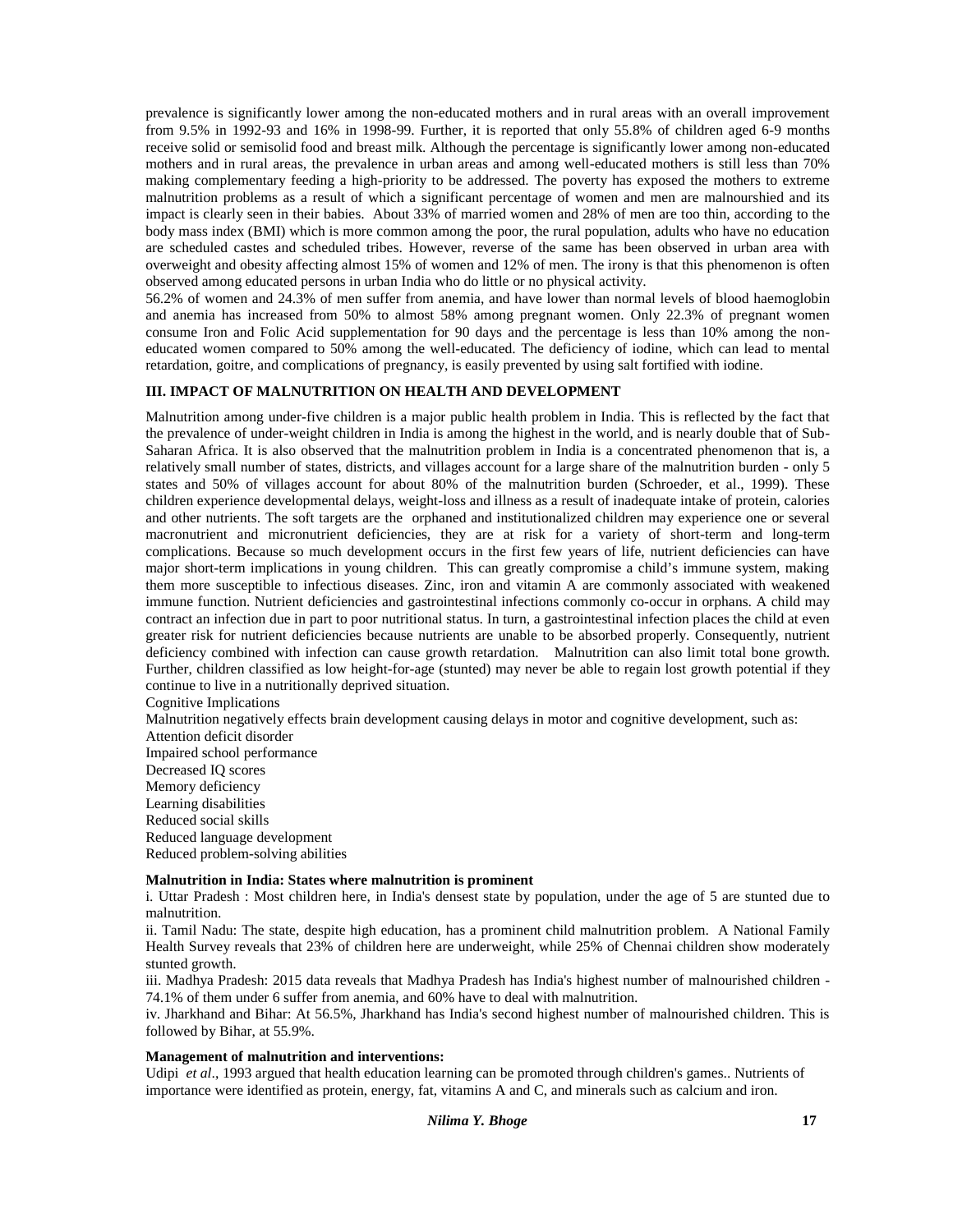Awate argued that the significant number of school-age children is in need of adequate source of health care and nearly one-fifth of the population of every country comprised these children. He recommended dietary modification, improvement of school sanitation and personal hygiene, strengthening school health services and awareness building as key factors to reduce the malnutrition. Saito *et al*., 1997 suggested a need for intensive nutritional programs targeted toward poor female children and their mothers. Conversely, medical care was considered indicated for diarrhea, colds, and worms. These findings indicate a need for intensive nutritional programs targeted toward the families of low-income female children. By pooling the results from five previously published prospective studies, Schroeder and Brown, 1994 obtained estimates of the relative risks of mortality among young children 6-24 months after they had been identified as having mild-to-moderate or severe malnutrition. The study suggested that child survival programmes should assign greater priority to the control of childhood malnutrition. Paramjit *et al*., 1996 selected 66 pregnant women from two hospitals and two urban family welfare centers in Ludhiana city, India. Women in the nutrition education group were more likely than the control group to consume more protein, vitamin A, thiamine, folic acid, and vitamin C. These authours suggest that nutrition education for pregnant women does improve nutrient intake but also that more needs to be done to bring intake levels up even higher.

Ramachandran 2007 argued that Living in areas of poor environmental sanitation they had high morbidity due to infections; nutrition toll due to infections was high because of poor access to health care. And as result of it, majority of Indians especially children were undernourished. Under the Integrated Child Development Services (ICDS) programme food supplements are being provided to children, pregnant and lactating women in the entire country. While poverty and mortality rates came down by 50 per cent, fertility rate by 40 per cent, the reduction in under-nutrition in children is only 20 per cent. National surveys indicate that a third of the children from high income group who have not experienced any deprivations are undernourished. Varadharajan *et al.,* 2013 indicated that many strategies and policies have been proposed to counter under-nutrition in India, but their implementation has not been uniform, and it is still too early to assess their lasting impact at scale.

The Indian government started midday meal scheme on 15 August 1995. It serves millions of children with fresh cooked meals in almost all the Government run schools or schools aided by the government fund. The government of India started a program called Integrated Child Development Services (ICDS) in 1975. ICDS has been instrumental in improving the health of mothers and children under age 6 by providing health and nutrition education, health services, supplementary food, and pre-school education. The National Children's Fund was created during the International Year of the Child in 1979 under the Charitable Endowment Fund Act, 1890. This Fund provides support to the voluntary organisations that help the welfare of kids.

#### **IV. CONCLUSION AND SUGGESTIONS**

Ongoing instillation of nutrients at government's cost should not be a permanent solution.(16) Inculcating healthy life styles and dietary patterns conducive for prevention of anemia is the most cost-effective way to make a real dent in the problem. Women need adequate nutrition and care, including health care, during pregnancy, after delivery and when they breastfeed. They need skilled counselling and support to begin breastfeeding within the first hour. During the six months of exclusive breastfeeding, they need to stay close to their children, at the risk of losing their wages. Therefore it is necessary to have maternity entitlements that include:

- a. Compensation for staying home to breastfeed the very young child at the risk of losing wages or affecting their economic status,
- b. Adequate nutrition during pregnancy and lactation, including good quality supplementary nutrition for pregnant and lactating mothers through the ICDS.
- c. Adequate access to quality health care services.
- d. Adequate access to skilled counselling and support for early initiation of breastfeeding and exclusive breastfeeding.
- e. Exclusive Breastfeeding for children up to six months. ICDS and the Health System should mainstream providing skilled counselling and support for women
- f. Skilled Counselling and nutritional support for children under three.
- g. Pre-school and hot, cooked meals for all children in the age group of 3 years 6 years.
- promotes social equity,
- i. provides income support to poor households,
- j. acts as a form of nutrition education,
- k. tackles hunger and can contributes all nutrients required.
- l. Day Care Centres or Crèches.
- m. Second Anganwadi Worker for ICDS Centres.
- n. Convergence between Health and WCD Department
- o. ANMs / AWWs and ASHA are trained and mentored together on tackling malnutrition.
- p. Nutrition Rehabilitation Centres located at PHCs become the focal point of dealing with severe malnutrition.